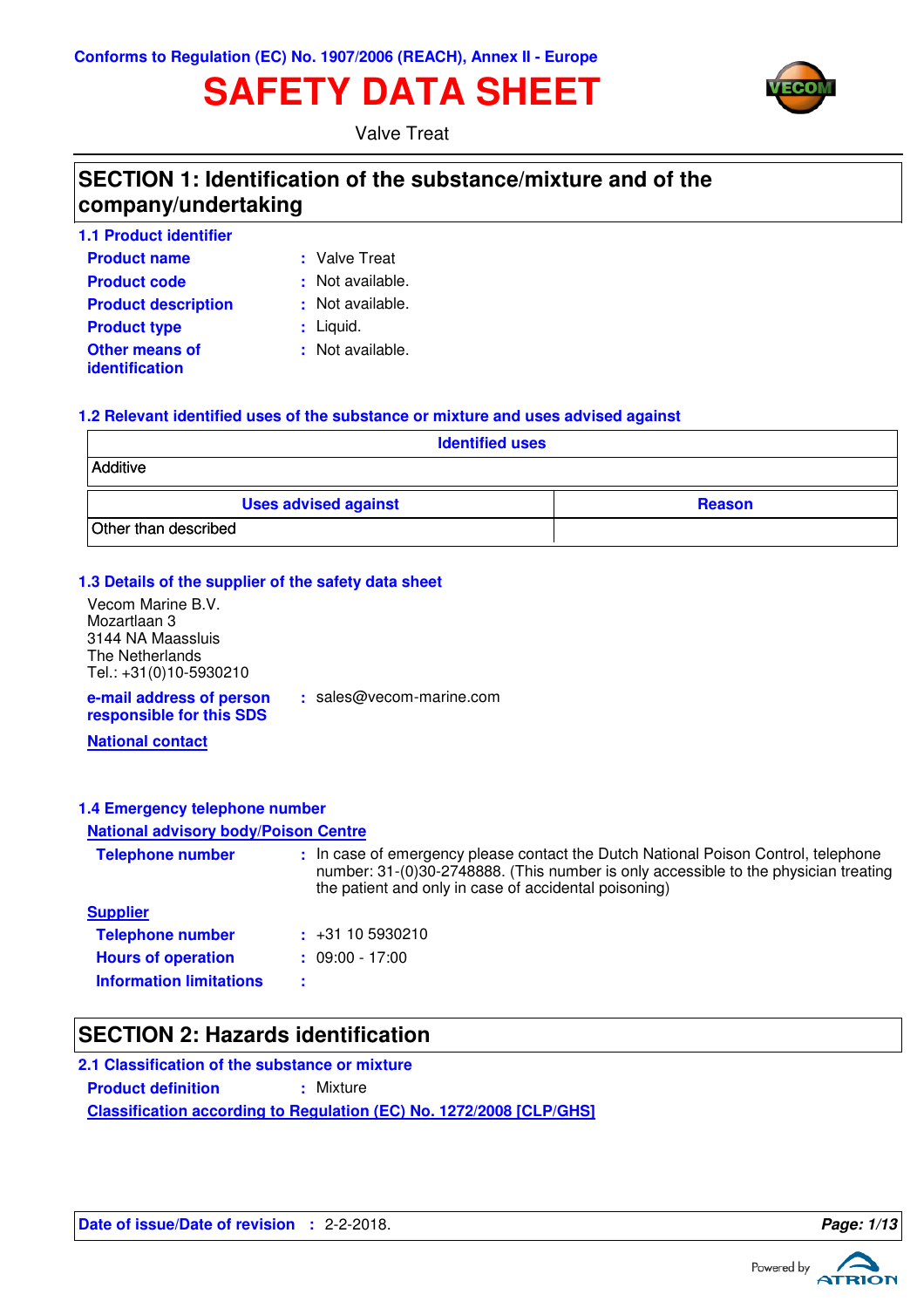## **SECTION 2: Hazards identification**

Acute Tox. 4, H332 Skin Irrit. 2, H315 Eye Irrit. 2, H319 Carc. 2, H351 STOT RE 2, H373 Asp. Tox. 1, H304 Aquatic Chronic 2, H411

### **Classification according to Directive 1999/45/EC [DPD]**

The product is classified as dangerous according to Directive 1999/45/EC and its amendments.

|                                 | The product is classified as darigerous according to Directive 1999/45/EC and its afflementents.                                                                                                                                                                                                                                                                                                                  |
|---------------------------------|-------------------------------------------------------------------------------------------------------------------------------------------------------------------------------------------------------------------------------------------------------------------------------------------------------------------------------------------------------------------------------------------------------------------|
| <b>Classification</b>           | : Carc. Cat. 3; R40<br>R66<br>N; R51/53                                                                                                                                                                                                                                                                                                                                                                           |
| <b>Human health hazards</b>     | : Limited evidence of a carcinogenic effect. Repeated exposure may cause skin<br>dryness or cracking.                                                                                                                                                                                                                                                                                                             |
| <b>Environmental hazards</b>    | : Toxic to aquatic organisms, may cause long-term adverse effects in the aquatic<br>environment.                                                                                                                                                                                                                                                                                                                  |
|                                 | See Section 16 for the full text of the R phrases or H statements declared above.                                                                                                                                                                                                                                                                                                                                 |
|                                 | See Section 11 for more detailed information on health effects and symptoms.                                                                                                                                                                                                                                                                                                                                      |
| 2.2 Label elements              |                                                                                                                                                                                                                                                                                                                                                                                                                   |
| <b>Hazard pictograms</b>        |                                                                                                                                                                                                                                                                                                                                                                                                                   |
| <b>Signal word</b>              | Danger                                                                                                                                                                                                                                                                                                                                                                                                            |
| <b>Hazard statements</b>        | : Harmful if inhaled.<br>Causes skin irritation.<br>Causes serious eye irritation.<br>Suspected of causing cancer.<br>May be fatal if swallowed and enters airways.<br>May cause damage to organs through prolonged or repeated exposure. (blood<br>system, liver, lymphatic system)<br>Toxic to aquatic life with long lasting effects.                                                                          |
| <b>Precautionary statements</b> |                                                                                                                                                                                                                                                                                                                                                                                                                   |
| <b>General</b>                  | : Collect spillage.                                                                                                                                                                                                                                                                                                                                                                                               |
| <b>Prevention</b>               | Do not breathe dust/fume/gas/mist/vapours/spray. Use only outdoors or in a well-<br>ventilated area. Wear protective gloves/protective clothing/eye protection/face<br>protection. Avoid release to the environment. Wash hands thoroughly after handling.                                                                                                                                                        |
| <b>Response</b>                 | : IF INHALED: Remove victim to fresh air and keep at rest in a position comfortable<br>for breathing. Get medical advice/attention if you feel unwell. IF ON SKIN: Wash with<br>plenty of soap and water. Take off contaminated clothing. Take off contaminated<br>clothing and wash before reuse. If skin irritation occurs: Get medical<br>advice/attention. IF SWALLOWED: Rinse mouth. Do NOT induce vomiting. |

Immediately call a POISON CENTER or doctor/physician. IF IN EYES: Rinse cautiously with water for several minutes. Remove contact lenses, if present and easy to do. Continue rinsing. If eye irritation persists: Get medical advice/attention. Collect spillage.

- **Storage :** : Store locked up.
	- Dispose of contents and container in accordance with all local, regional, national and international regulations.
- **Hazardous ingredients :** Diesel nr.2 decamethylcyclopentasiloxane **Supplemental label elements :** Not applicable.

**Disposal :**

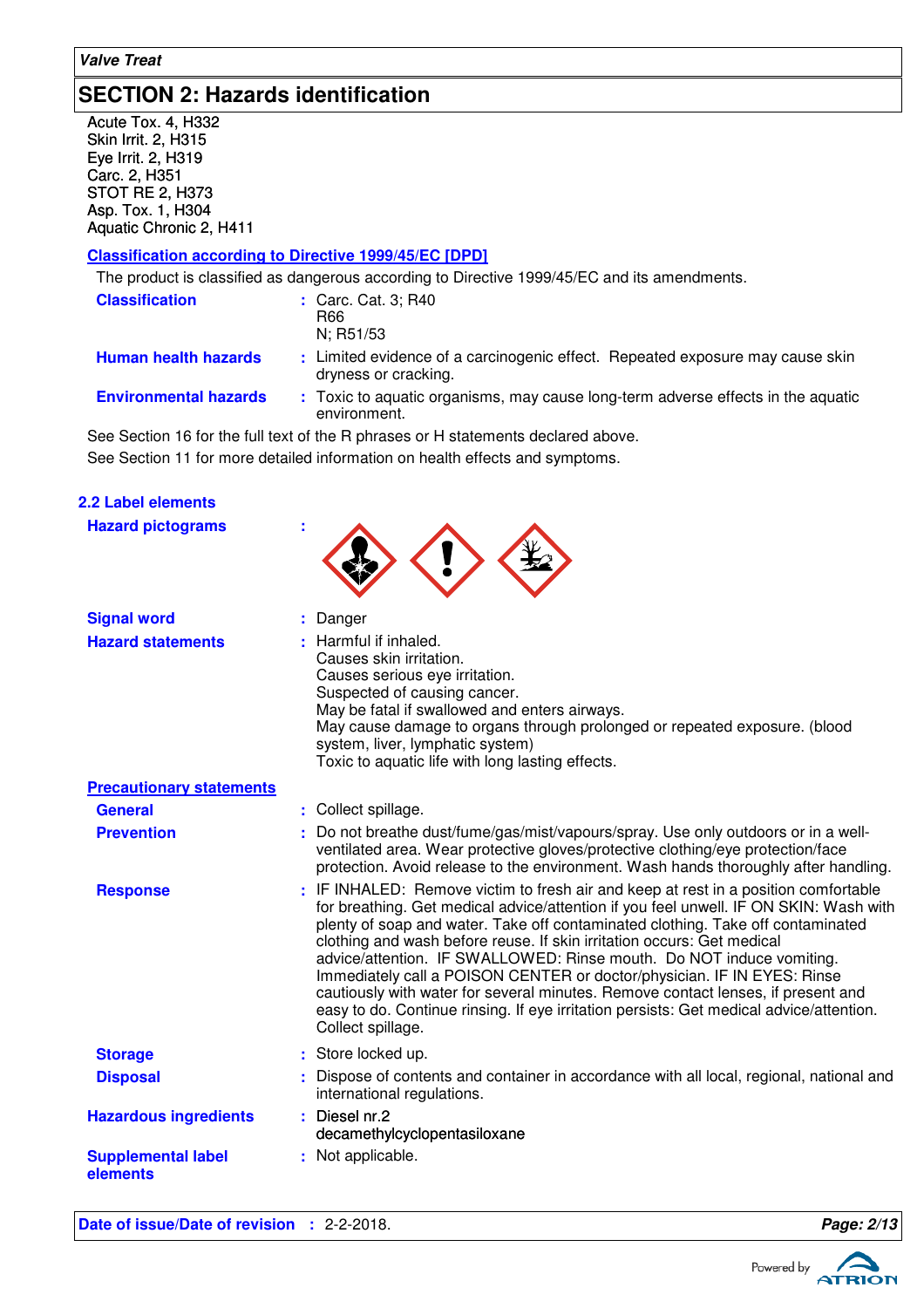## **SECTION 2: Hazards identification**

| <b>Special packaging requirements</b>                                |  |                   |  |  |
|----------------------------------------------------------------------|--|-------------------|--|--|
| <b>Containers to be fitted</b><br>with child-resistant<br>fastenings |  | : Not applicable. |  |  |
| <b>Tactile warning of danger</b>                                     |  | : Not applicable. |  |  |

**2.3 Other hazards**

**Other hazards which do : not result in classification** : Not available.

## **SECTION 3: Composition/information on ingredients**

| <b>Substance/mixture</b>          | : Mixture                       |               |                                                                                                |                                                                                                                                                                   |             |
|-----------------------------------|---------------------------------|---------------|------------------------------------------------------------------------------------------------|-------------------------------------------------------------------------------------------------------------------------------------------------------------------|-------------|
|                                   |                                 |               | <b>Classification</b>                                                                          |                                                                                                                                                                   |             |
| <b>Product/ingredient</b><br>name | <b>Identifiers</b>              | $\frac{9}{6}$ | 67/548/EEC                                                                                     | <b>Regulation (EC) No.</b><br>1272/2008 [CLP]                                                                                                                     | <b>Type</b> |
| l Diesel nr.2                     | CAS: 68476-30-2                 | 75-90         | Carc. Cat. 3; R40<br>Xn; R65<br>R66<br>N; R51/53                                               | Flam. Liq. 3, H226<br>Acute Tox. 4, H332<br><b>Skin Irrit. 2, H315</b><br>Carc. 2, H351<br><b>STOT RE 2, H373</b><br>Asp. Tox. 1, H304<br>Aquatic Chronic 2, H411 | $[1]$       |
| decamethylcyclopentasiloxane      | IEC: 208-764-9<br>CAS: 541-02-6 | $10 - 15$     | Not classified.<br>See Section 16 for<br>the full text of the R-<br>phrases declared<br>above. | Eye Irrit. 2, H319<br>See Section 16 for the<br>full text of the H<br>statements declared<br>above.                                                               | [1]         |

There are no additional ingredients present which, within the current knowledge of the supplier and in the concentrations applicable, are classified as hazardous to health or the environment, are PBTs or vPvBs or have been assigned a workplace exposure limit and hence require reporting in this section.

Type

[1] Substance classified with a health or environmental hazard

[2] Substance with a workplace exposure limit

[3] Substance meets the criteria for PBT according to Regulation (EC) No. 1907/2006, Annex XIII

[4] Substance meets the criteria for vPvB according to Regulation (EC) No. 1907/2006, Annex XIII

Occupational exposure limits, if available, are listed in Section 8.

## **SECTION 4: First aid measures**

| <b>4.1 Description of first aid measures</b> |                                                                                                                                                                                                             |
|----------------------------------------------|-------------------------------------------------------------------------------------------------------------------------------------------------------------------------------------------------------------|
| <b>General</b>                               | : In all cases of doubt, or when symptoms persist, seek medical attention. Never give<br>anything by mouth to an unconscious person. If unconscious, place in recovery<br>position and seek medical advice. |
| <b>Eye contact</b>                           | : Check for and remove any contact lenses. Immediately flush eyes with running water<br>for at least 15 minutes, keeping eyelids open. Seek immediate medical attention.                                    |
| <b>Inhalation</b>                            | : Remove to fresh air. Keep person warm and at rest. If not breathing, if breathing is<br>irregular or if respiratory arrest occurs, provide artificial respiration or oxygen by<br>trained personnel.      |
| <b>Skin contact</b>                          | : Remove contaminated clothing and shoes. Wash skin thoroughly with soap and<br>water or use recognised skin cleanser. Do NOT use solvents or thinners.                                                     |
| <b>Ingestion</b>                             | : If swallowed, seek medical advice immediately and show the container or label.<br>Keep person warm and at rest. Do not induce vomiting.                                                                   |

**Date of issue/Date of revision :** 2-2-2018. **Page: 3/13**

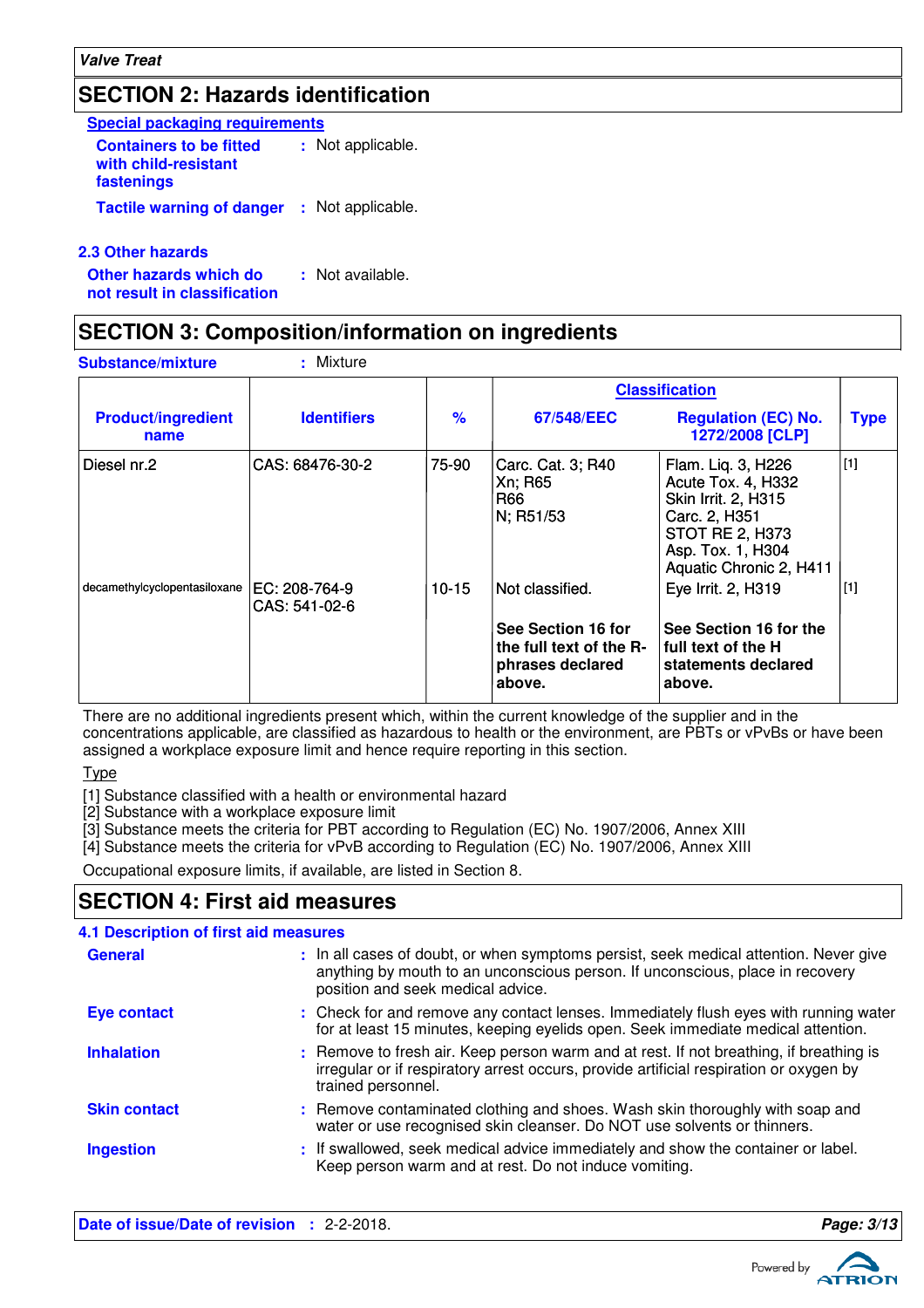### **SECTION 4: First aid measures**

| <b>Protection of first-aiders</b> | : No action shall be taken involving any personal risk or without suitable training. If it |
|-----------------------------------|--------------------------------------------------------------------------------------------|
|                                   | is suspected that fumes are still present, the rescuer should wear an appropriate          |
|                                   | mask or self-contained breathing apparatus. It may be dangerous to the person              |
|                                   | providing aid to give mouth-to-mouth resuscitation.                                        |

### **4.2 Most important symptoms and effects, both acute and delayed**

There are no data available on the preparation itself. The preparation has been assessed following the conventional method of the Dangerous Preparations Directive 1999/45/EC and classified for toxicological hazards accordingly. See sections 3 and 15 for details.

Exposure to component solvent vapour concentrations in excess of the stated occupational exposure limit may result in adverse health effects such as mucous membrane and respiratory system irritation and adverse effects on the kidneys, liver and central nervous system. Symptoms and signs include headache, dizziness, fatigue, muscular weakness, drowsiness and, in extreme cases, loss of consciousness.

Solvents may cause some of the above effects by absorption through the skin. Repeated or prolonged contact with the preparation may cause removal of natural fat from the skin, resulting in non-allergic contact dermatitis and absorption through the skin.

If splashed in the eyes, the liquid may cause irritation and reversible damage.

Ingestion may cause nausea, diarrhea and vomiting.

This takes into account, where known, delayed and immediate effects and also chronic effects of components from short-term and long-term exposure by oral, inhalation and dermal routes of exposure and eye contact.

#### **4.3 Indication of any immediate medical attention and special treatment needed**

| <b>Notes to physician</b>  | : Treat symptomatically. Contact poison treatment specialist immediately if large<br>quantities have been ingested or inhaled. |
|----------------------------|--------------------------------------------------------------------------------------------------------------------------------|
| <b>Specific treatments</b> | : No specific treatment.                                                                                                       |

See toxicological information (Section 11)

### **SECTION 5: Firefighting measures**

| 5.1 Extinguishing media                                  |                                                                                                                              |
|----------------------------------------------------------|------------------------------------------------------------------------------------------------------------------------------|
| <b>Suitable extinguishing</b><br>media                   | $:$ Recommended: alcohol-resistant foam, $CO2$ , powders, water spray.                                                       |
| <b>Unsuitable extinguishing</b><br>media                 | : Do not use water jet.                                                                                                      |
|                                                          | 5.2 Special hazards arising from the substance or mixture                                                                    |
| <b>Hazards from the</b><br>substance or mixture          | : Fire will produce dense black smoke. Exposure to decomposition products may<br>cause a health hazard.                      |
| <b>Hazardous thermal</b><br>decomposition products       | : Decomposition products may include the following materials: carbon monoxide,<br>carbon dioxide, smoke, oxides of nitrogen. |
| 5.3 Advice for firefighters                              |                                                                                                                              |
| <b>Special protective actions</b><br>for fire-fighters   | : Cool closed containers exposed to fire with water. Do not release runoff from fire to<br>drains or watercourses.           |
| <b>Special protective</b><br>equipment for fire-fighters | : Appropriate breathing apparatus may be required.                                                                           |

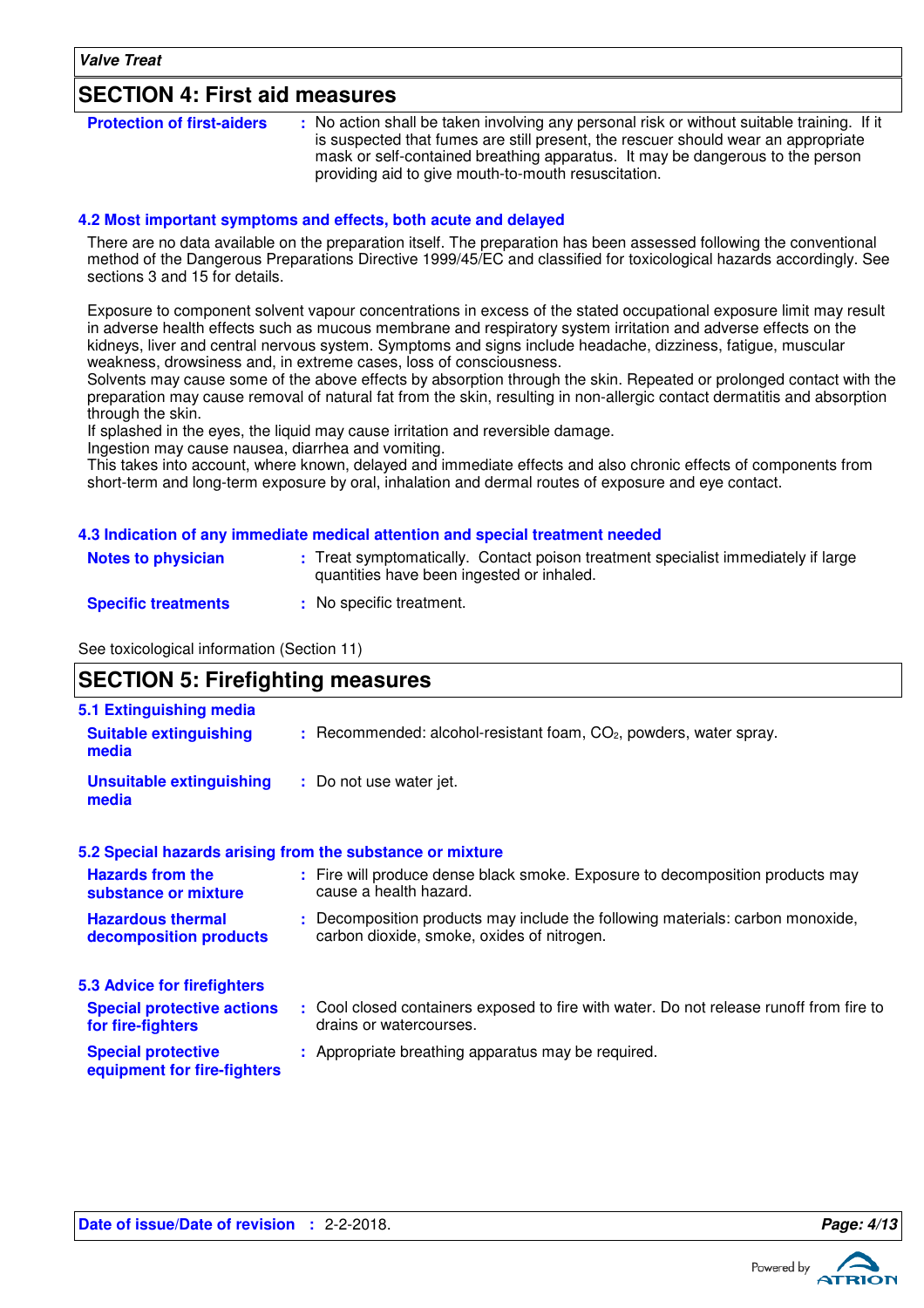## **SECTION 6: Accidental release measures**

|                                                                        | 6.1 Personal precautions, protective equipment and emergency procedures                                                                                                                                                                                                            |
|------------------------------------------------------------------------|------------------------------------------------------------------------------------------------------------------------------------------------------------------------------------------------------------------------------------------------------------------------------------|
| For non-emergency<br>personnel                                         | : Exclude sources of ignition and ventilate the area. Avoid breathing vapour or mist.<br>Refer to protective measures listed in sections 7 and 8.                                                                                                                                  |
| For emergency responders                                               | : If specialised clothing is required to deal with the spillage, take note of any<br>information in Section 8 on suitable and unsuitable materials. See also the<br>information in "For non-emergency personnel".                                                                  |
| <b>6.2 Environmental</b><br>precautions                                | : Do not allow to enter drains or watercourses. If the product contaminates lakes,<br>rivers, or sewers, inform the appropriate authorities in accordance with local<br>regulations.                                                                                               |
| <b>6.3 Methods and materials</b><br>for containment and<br>cleaning up | : Contain and collect spillage with non-combustible, absorbent material e.g. sand,<br>earth, vermiculite or diatomaceous earth and place in container for disposal<br>according to local regulations (see section 13). Preferably clean with a detergent.<br>Avoid using solvents. |
| <b>6.4 Reference to other</b><br><b>sections</b>                       | : See Section 1 for emergency contact information.<br>See Section 8 for information on appropriate personal protective equipment.<br>See Section 13 for additional waste treatment information.                                                                                    |

## **SECTION 7: Handling and storage**

The information in this section contains generic advice and guidance. The list of Identified Uses in Section 1 should be consulted for any available use-specific information provided in the Exposure Scenario(s).

| <b>7.1 Precautions for safe</b><br>handling                                   | : Prevent the creation of flammable or explosive concentrations of vapours in air and<br>avoid vapour concentrations higher than the occupational exposure limits.<br>In addition, the product should only be used in areas from which all naked lights and<br>other sources of ignition have been excluded. Electrical equipment should be<br>protected to the appropriate standard.<br>To dissipate static electricity during transfer, earth drum and connect to receiving<br>container with bonding strap. Operators should wear antistatic footwear and clothing<br>and floors should be of the conducting type.<br>Keep away from heat, sparks and flame. No sparking tools should be used.<br>Avoid contact with skin and eyes. Avoid the inhalation of dust, particulates, spray or<br>mist arising from the application of this preparation. Avoid inhalation of dust from<br>sanding.<br>Eating, drinking and smoking should be prohibited in areas where this material is<br>handled, stored and processed.<br>Put on appropriate personal protective equipment (see Section 8).<br>Never use pressure to empty. Container is not a pressure vessel. |            |
|-------------------------------------------------------------------------------|-----------------------------------------------------------------------------------------------------------------------------------------------------------------------------------------------------------------------------------------------------------------------------------------------------------------------------------------------------------------------------------------------------------------------------------------------------------------------------------------------------------------------------------------------------------------------------------------------------------------------------------------------------------------------------------------------------------------------------------------------------------------------------------------------------------------------------------------------------------------------------------------------------------------------------------------------------------------------------------------------------------------------------------------------------------------------------------------------------------------------------------------------------------------|------------|
|                                                                               | Always keep in containers made from the same material as the original one.<br>Comply with the health and safety at work laws.<br>Information on fire and explosion protection<br>Vapours are heavier than air and may spread along floors. Vapours may form<br>explosive mixtures with air.                                                                                                                                                                                                                                                                                                                                                                                                                                                                                                                                                                                                                                                                                                                                                                                                                                                                     |            |
| <b>7.2 Conditions for safe</b><br>storage, including any<br>incompatibilities | : Store in accordance with local regulations.<br>Notes on joint storage<br>Keep away from: oxidising agents, strong alkalis, strong acids.<br>Additional information on storage conditions<br>Observe label precautions. Store in a dry, cool and well-ventilated area. Keep away<br>from heat and direct sunlight. Keep away from sources of ignition. No smoking.<br>Prevent unauthorised access. Containers that have been opened must be carefully<br>resealed and kept upright to prevent leakage.                                                                                                                                                                                                                                                                                                                                                                                                                                                                                                                                                                                                                                                         |            |
| 7.3 Specific end use(s)<br><b>Recommendations</b>                             | : Not available.                                                                                                                                                                                                                                                                                                                                                                                                                                                                                                                                                                                                                                                                                                                                                                                                                                                                                                                                                                                                                                                                                                                                                |            |
| Date of issue/Date of revision : 2-2-2018.                                    |                                                                                                                                                                                                                                                                                                                                                                                                                                                                                                                                                                                                                                                                                                                                                                                                                                                                                                                                                                                                                                                                                                                                                                 | Page: 5/13 |

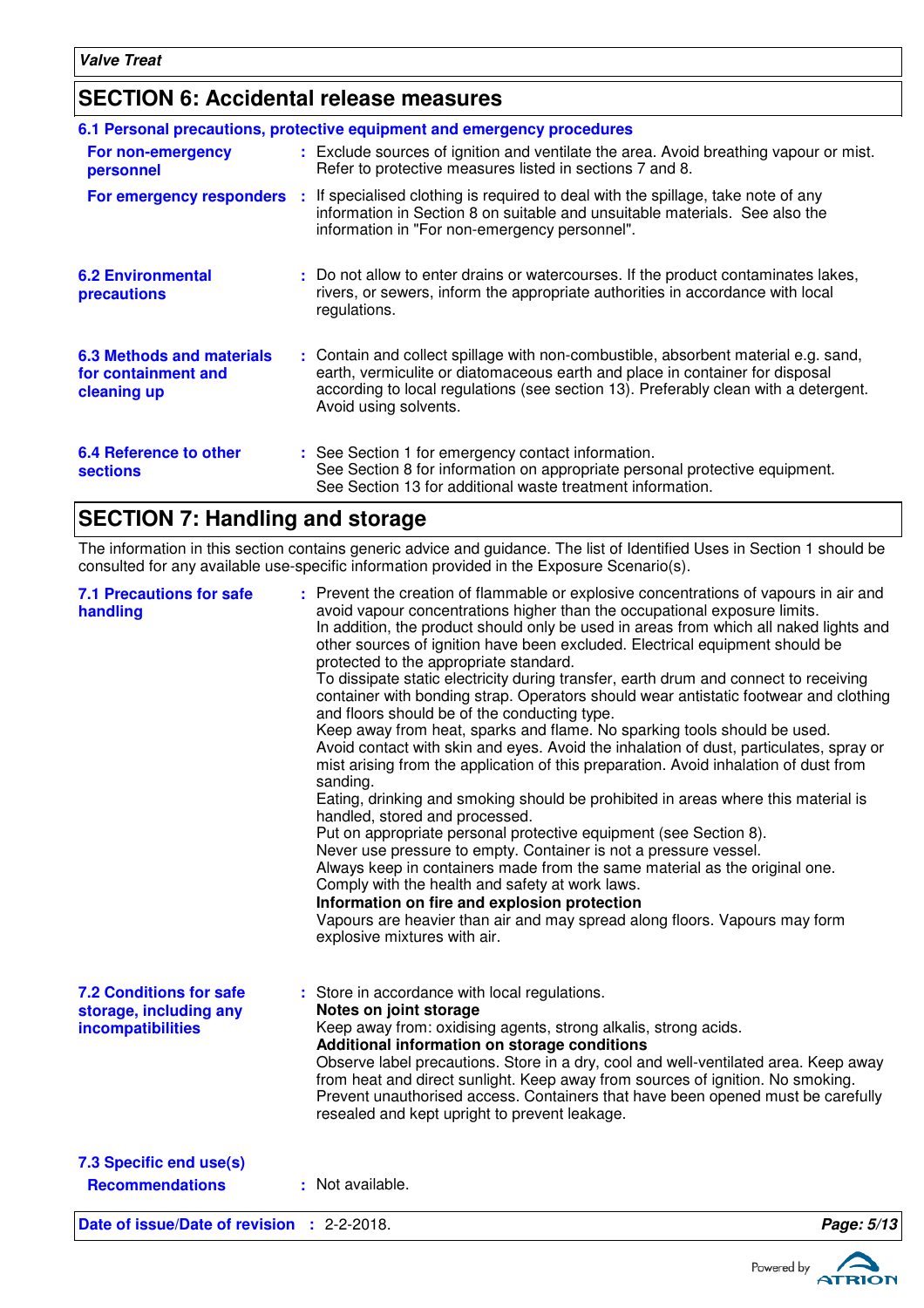## **SECTION 7: Handling and storage**

**Industrial sector specific : solutions** : Not available.

## **SECTION 8: Exposure controls/personal protection**

The information in this section contains generic advice and guidance. The list of Identified Uses in Section 1 should be consulted for any available use-specific information provided in the Exposure Scenario(s).

### **8.1 Control parameters**

### **Occupational exposure limits**

No exposure limit value known.

| <b>Recommended monitoring</b><br>procedures                                       | : If this product contains ingredients with exposure limits, personal, workplace<br>atmosphere or biological monitoring may be required to determine the effectiveness<br>of the ventilation or other control measures and/or the necessity to use respiratory<br>protective equipment. Reference should be made to European Standard EN 689 for<br>methods for the assessment of exposure by inhalation to chemical agents and<br>national guidance documents for methods for the determination of hazardous<br>substances. |
|-----------------------------------------------------------------------------------|------------------------------------------------------------------------------------------------------------------------------------------------------------------------------------------------------------------------------------------------------------------------------------------------------------------------------------------------------------------------------------------------------------------------------------------------------------------------------------------------------------------------------|
| <b>Derived effect levels</b><br>No DELs available.                                |                                                                                                                                                                                                                                                                                                                                                                                                                                                                                                                              |
| <b>Predicted effect concentrations</b><br>No PECs available.                      |                                                                                                                                                                                                                                                                                                                                                                                                                                                                                                                              |
| <b>8.2 Exposure controls</b><br><b>Appropriate engineering</b><br><b>controls</b> | : Provide adequate ventilation. Where reasonably practicable, this should be achieved<br>by the use of local exhaust ventilation and good general extraction. If these are not<br>sufficient to maintain concentrations of particulates and solvent vapours below the<br>OEL, suitable respiratory protection must be worn.                                                                                                                                                                                                  |
| <b>Individual protection measures</b>                                             |                                                                                                                                                                                                                                                                                                                                                                                                                                                                                                                              |
| <b>Hygiene measures</b>                                                           | : Wash hands, forearms and face thoroughly after handling chemical products, before<br>eating, smoking and using the lavatory and at the end of the working period.<br>Appropriate techniques should be used to remove potentially contaminated clothing.<br>Wash contaminated clothing before reusing. Ensure that eyewash stations and<br>safety showers are close to the workstation location.                                                                                                                            |
| <b>Eye/face protection</b>                                                        | : Wear safety glasses with side protection in accordance with EN 166.                                                                                                                                                                                                                                                                                                                                                                                                                                                        |
| <b>Skin protection</b>                                                            |                                                                                                                                                                                                                                                                                                                                                                                                                                                                                                                              |
| <b>Hand protection</b>                                                            | : Barrier creams may help to protect the exposed areas of the skin but should not be<br>applied once exposure has occurred.                                                                                                                                                                                                                                                                                                                                                                                                  |
| <b>Gloves</b>                                                                     | : Wear suitable gloves tested to EN374. The quality of the chemical-resistant<br>protective gloves must be chosen as a function of the specific workplace<br>concentrations and quantity of hazardous substances. Short Term Exposure:<br>neoprene, polyvinyl chloride (PVC)                                                                                                                                                                                                                                                 |
|                                                                                   | The recommendation for the type or types of glove to use when handling this product<br>is based on information from the following source:                                                                                                                                                                                                                                                                                                                                                                                    |
|                                                                                   | The user must check that the final choice of type of glove selected for handling this<br>product is the most appropriate and takes into account the particular conditions of<br>use, as included in the user's risk assessment.                                                                                                                                                                                                                                                                                              |
| <b>Body protection</b>                                                            | : Personnel should wear antistatic clothing made of natural fibres or of high-<br>temperature-resistant synthetic fibres.                                                                                                                                                                                                                                                                                                                                                                                                    |
| <b>Other skin protection</b>                                                      | : Appropriate footwear and any additional skin protection measures should be<br>selected based on the task being performed and the risks involved and should be<br>approved by a specialist before handling this product.                                                                                                                                                                                                                                                                                                    |

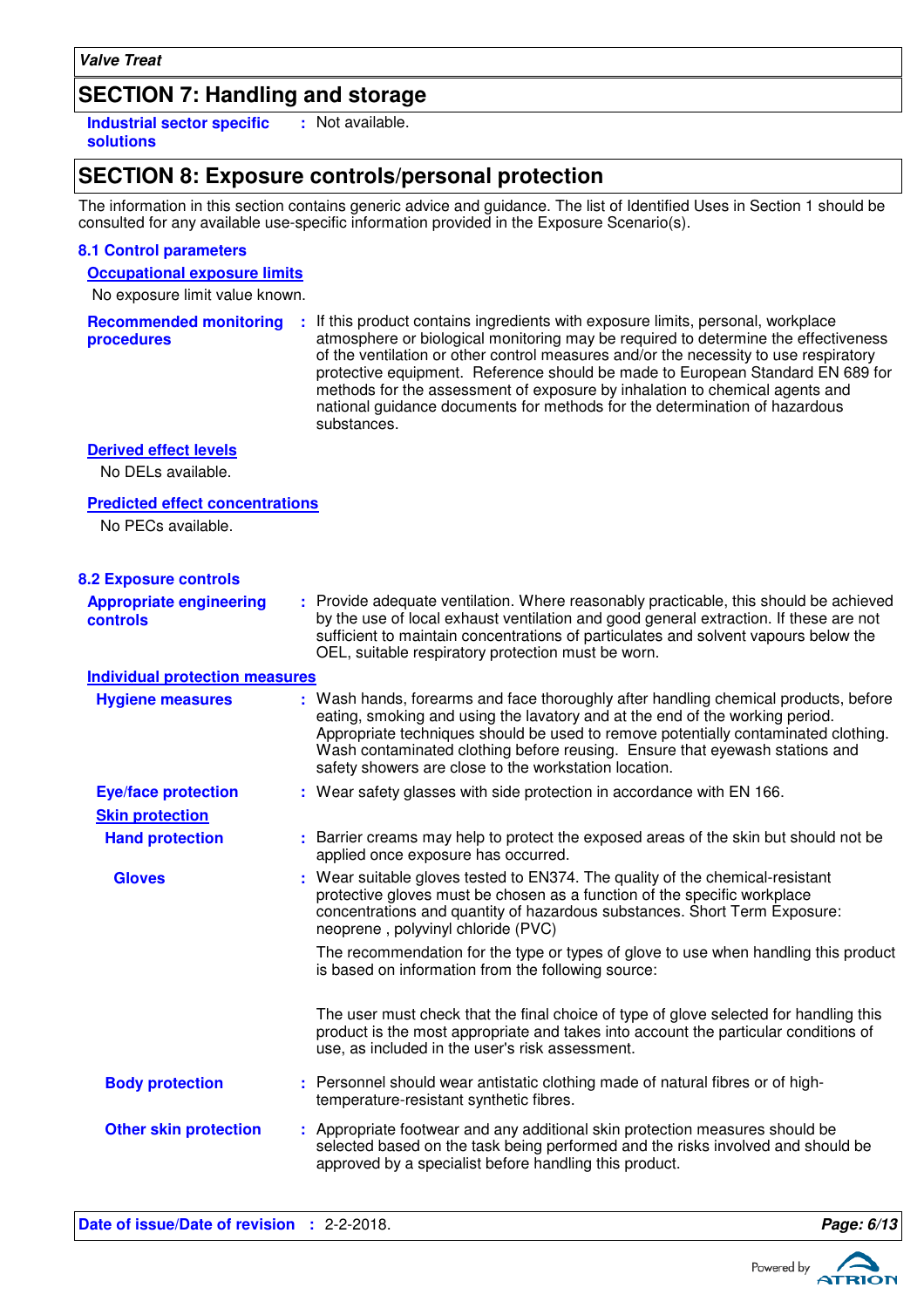### **Valve Treat**

## **SECTION 8: Exposure controls/personal protection**

| <b>Respiratory protection</b>                    | : If workers are exposed to concentrations above the exposure limit, they must use<br>appropriate, certified respirators. |
|--------------------------------------------------|---------------------------------------------------------------------------------------------------------------------------|
| <b>Environmental exposure</b><br><b>controls</b> | : Do not allow to enter drains or watercourses.                                                                           |

## **SECTION 9: Physical and chemical properties**

## **9.1 Information on basic physical and chemical properties**

| : Liquid.                                                       |
|-----------------------------------------------------------------|
| : Yellow. [Light]                                               |
| Characteristic.                                                 |
| Not available.                                                  |
| Not available.                                                  |
| Not available.                                                  |
| : Not available.                                                |
| Closed cup: >65°C                                               |
| Not available.                                                  |
| Not available.                                                  |
| Not applicable.                                                 |
| Not applicable.                                                 |
| : Not available.                                                |
| : Not available.                                                |
| Not available.                                                  |
| 0,84 to 0,86                                                    |
| Insoluble in the following materials: cold water and hot water. |
| Not available.                                                  |
| Not available.                                                  |
| Not available.                                                  |
| Kinematic $(40^{\circ}C)$ : 0,07 cm <sup>2</sup> /s             |
| Not available.                                                  |
| : Not available.                                                |
| ÷.<br>÷.<br>t.<br>÷.                                            |

### **9.2 Other information**

No additional information.

| <b>SECTION 10: Stability and reactivity</b> |                                                                                              |  |  |  |
|---------------------------------------------|----------------------------------------------------------------------------------------------|--|--|--|
| <b>10.1 Reactivity</b>                      | : No specific test data related to reactivity available for this product or its ingredients. |  |  |  |
| <b>10.2 Chemical stability</b>              | : Stable under recommended storage and handling conditions (see section 7).                  |  |  |  |
| 10.3 Possibility of<br>hazardous reactions  | : Under normal conditions of storage and use, hazardous reactions will not occur.            |  |  |  |
| <b>10.4 Conditions to avoid</b>             | : When exposed to high temperatures may produce hazardous decomposition<br>products.         |  |  |  |



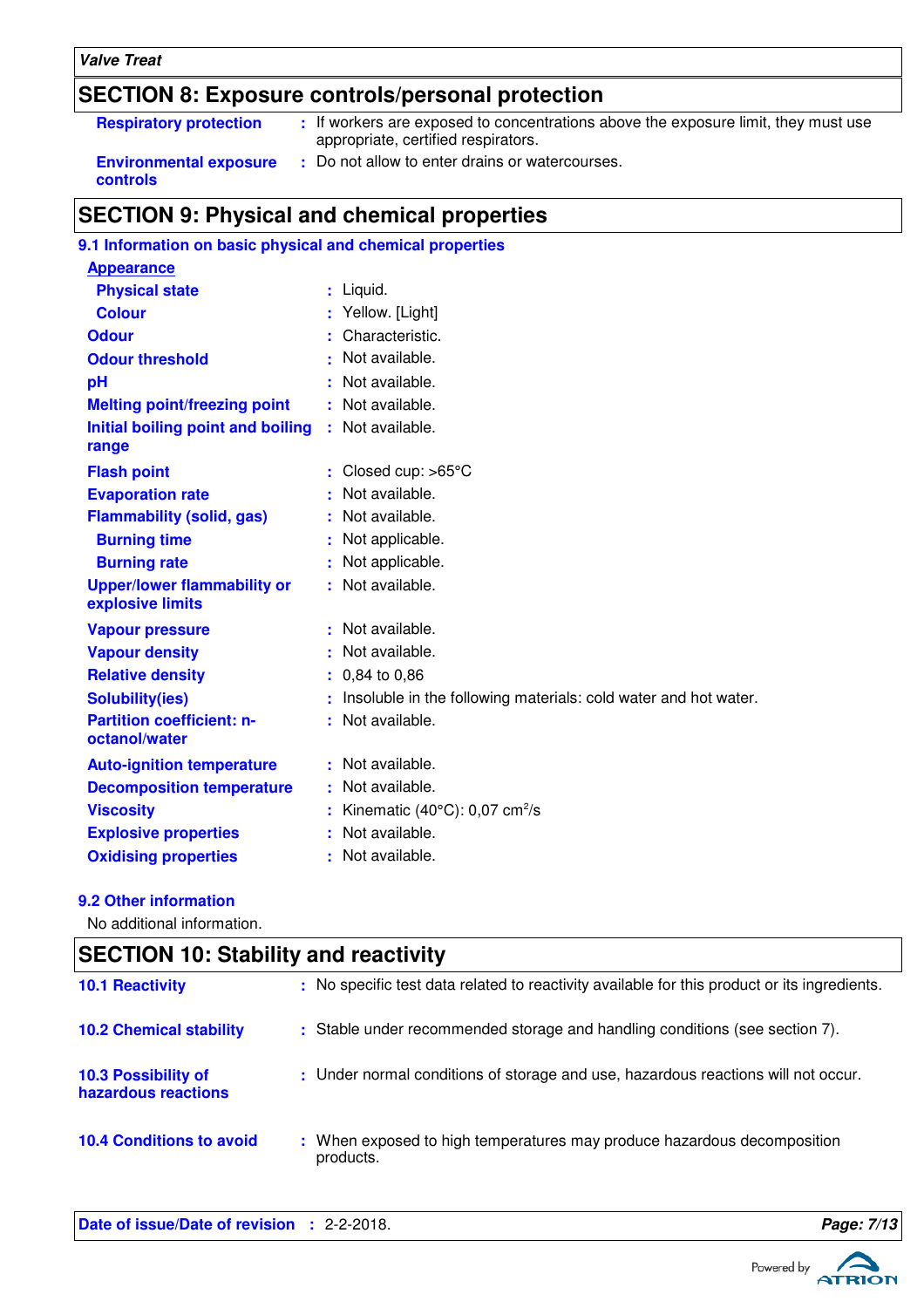## **SECTION 10: Stability and reactivity**

| <b>10.5 Incompatible materials</b> | : Keep away from the following materials to prevent strong exothermic reactions:<br>oxidising agents, strong alkalis, strong acids. |  |
|------------------------------------|-------------------------------------------------------------------------------------------------------------------------------------|--|
|                                    |                                                                                                                                     |  |

| <b>10.6 Hazardous</b>  | : Under normal conditions of storage and use, hazardous decomposition products |
|------------------------|--------------------------------------------------------------------------------|
| decomposition products | should not be produced.                                                        |

## **SECTION 11: Toxicological information**

### **11.1 Information on toxicological effects**

There are no data available on the preparation itself. The preparation has been assessed following the conventional method of the Dangerous Preparations Directive 1999/45/EC and classified for toxicological hazards accordingly. See sections 3 and 15 for details.

Exposure to component solvent vapour concentrations in excess of the stated occupational exposure limit may result in adverse health effects such as mucous membrane and respiratory system irritation and adverse effects on the kidneys, liver and central nervous system. Symptoms and signs include headache, dizziness, fatigue, muscular weakness, drowsiness and, in extreme cases, loss of consciousness.

Solvents may cause some of the above effects by absorption through the skin. Repeated or prolonged contact with the preparation may cause removal of natural fat from the skin, resulting in non-allergic contact dermatitis and absorption through the skin.

If splashed in the eyes, the liquid may cause irritation and reversible damage.

Ingestion may cause nausea, diarrhea and vomiting.

This takes into account, where known, delayed and immediate effects and also chronic effects of components from short-term and long-term exposure by oral, inhalation and dermal routes of exposure and eye contact.

#### **Acute toxicity**

| <b>Product/ingredient name</b>           | <b>Result</b>                             | <b>Species</b> | <b>Dose</b>                | <b>Exposure</b>          |
|------------------------------------------|-------------------------------------------|----------------|----------------------------|--------------------------|
| Diesel nr.2                              | <b>LC50 Inhalation Dusts and</b><br>mists | Rat            | 1 to 5 mg/l                | l4 hours                 |
|                                          | LD50 Dermal<br>LD50 Oral                  | Rabbit<br>Rat  | >2000 mg/kg<br>>5000 mg/kg | $\overline{\phantom{a}}$ |
| decamethylcyclopentasiloxane   LD50 Oral |                                           | Rat            | >34600 mg/kg               | $\overline{\phantom{a}}$ |

**Conclusion/Summary :** Not available.

**Acute toxicity estimates**

| Route                        | <b>ATE value</b> |
|------------------------------|------------------|
| Inhalation (dusts and mists) | ,854 mg/l        |

#### **Irritation/Corrosion**

| <b>Product/ingredient name</b>                      | <b>Result</b>        | <b>Species</b> | <b>Score</b> | <b>Exposure</b>                      | <b>Observation</b> |
|-----------------------------------------------------|----------------------|----------------|--------------|--------------------------------------|--------------------|
| decamethylcyclopentasiloxane   Eyes - Mild irritant |                      | Rabbit         |              | 24 hours 500 -<br><i>Imilligrams</i> |                    |
|                                                     | Skin - Mild irritant | Rabbit         |              | 24 hours 500 -<br>milligrams         |                    |

| <b>Conclusion/Summary</b>    | : Not available. |
|------------------------------|------------------|
| <b>Sensitisation</b>         |                  |
| <b>Conclusion/Summary</b>    | Not available.   |
| <b>Mutagenicity</b>          |                  |
| <b>Conclusion/Summary</b>    | : Not available. |
| <b>Carcinogenicity</b>       |                  |
| <b>Conclusion/Summary</b>    | : Not available. |
| <b>Reproductive toxicity</b> |                  |
| <b>Conclusion/Summary</b>    | : Not available. |
| <b>Teratogenicity</b>        |                  |

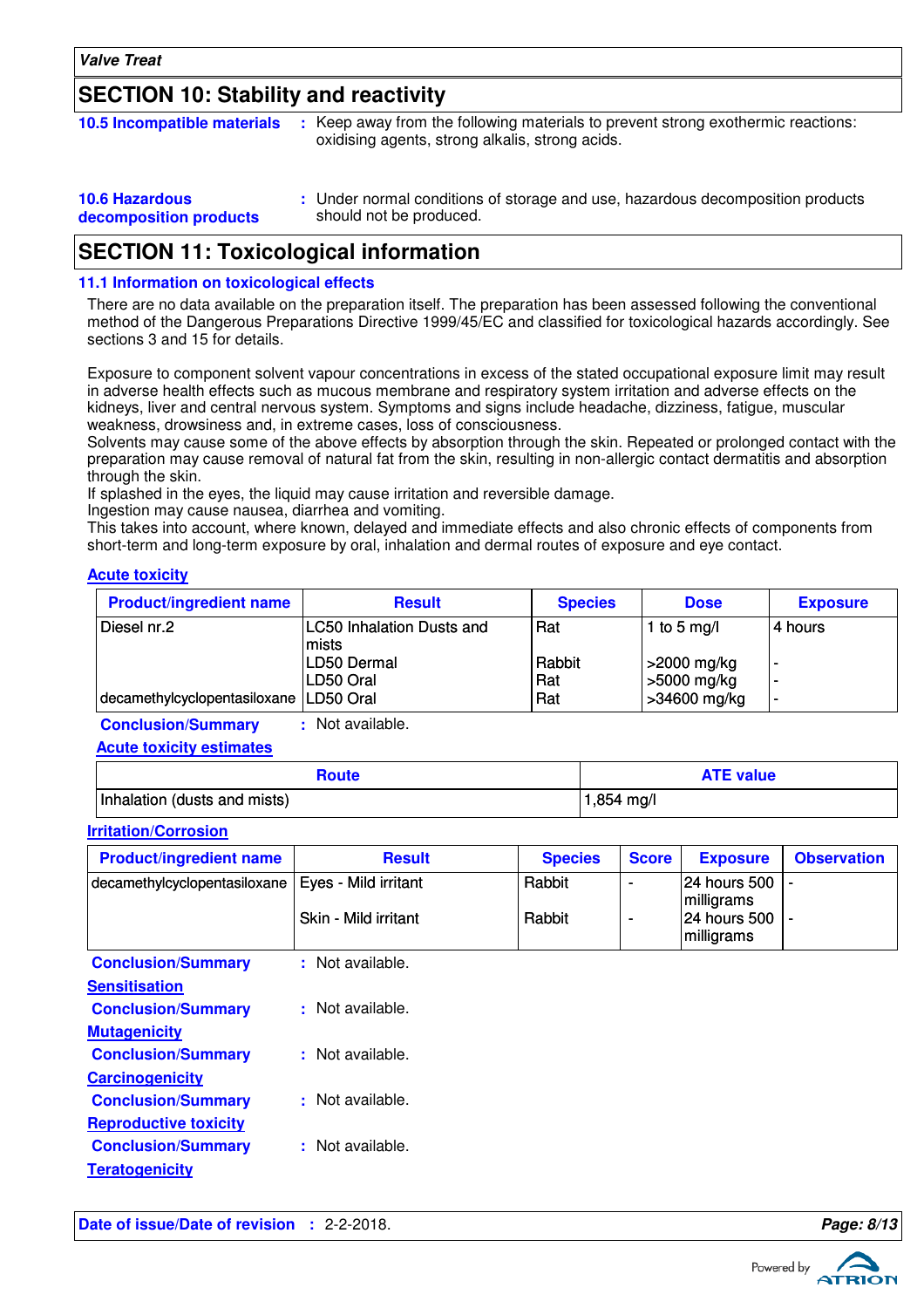## **SECTION 11: Toxicological information**

**Conclusion/Summary :** Not available.

### **Specific target organ toxicity (single exposure)**

Not available.

### **Specific target organ toxicity (repeated exposure)**

| <b>Product/ingredient name</b> | <b>Category</b> | <b>Route of</b><br>exposure | <b>Target organs</b>                           |
|--------------------------------|-----------------|-----------------------------|------------------------------------------------|
| Diesel nr.2                    | Category 2      | Not determined              | blood system, liver<br>and lymphatic<br>svstem |

**Aspiration hazard**

| <b>Product/ingredient name</b> | <b>Result</b>                         |  |
|--------------------------------|---------------------------------------|--|
| Diesel nr.2                    | <b>ASPIRATION HAZARD - Category 1</b> |  |

#### **Other information :** : Not available.

### **SECTION 12: Ecological information**

### **12.1 Toxicity**

There are no data available on the preparation itself. Do not allow to enter drains or watercourses.

The preparation has been assessed following the conventional method of the Dangerous Preparations Directive 1999/45/EC and is classified for eco-toxicological properties accordingly. See Sections 3 and 15 for details.

| <b>Product/ingredient name</b>                 | <b>⊟ Result</b> | <b>Species</b> | <b>Exposure</b> |
|------------------------------------------------|-----------------|----------------|-----------------|
| decamethylcyclopentasiloxane   LC50 > 500 mg/l |                 | Fish           | 96 hours        |

**Conclusion/Summary :** Not available.

### **12.2 Persistence and degradability**

**Conclusion/Summary :** Not available.

### **12.3 Bioaccumulative potential**

| <b>Product/ingredient name</b>      | <b>LogP</b> <sub>ow</sub> | <b>BCF</b> | <b>Potential</b> |
|-------------------------------------|---------------------------|------------|------------------|
| decamethylcyclopentasiloxane   8,03 |                           | 7060       | high             |

| 12.4 Mobility in soil                                   |                                                     |  |  |
|---------------------------------------------------------|-----------------------------------------------------|--|--|
| <b>Soil/water partition</b><br><b>coefficient (Koc)</b> | : Not available.                                    |  |  |
| <b>Mobility</b>                                         | : Not available.                                    |  |  |
| 12.5 Results of PBT and vPvB assessment                 |                                                     |  |  |
| <b>PBT</b>                                              | : Not applicable.                                   |  |  |
| <b>vPvB</b>                                             | : Not applicable.                                   |  |  |
| <b>12.6 Other adverse effects</b>                       | : No known significant effects or critical hazards. |  |  |

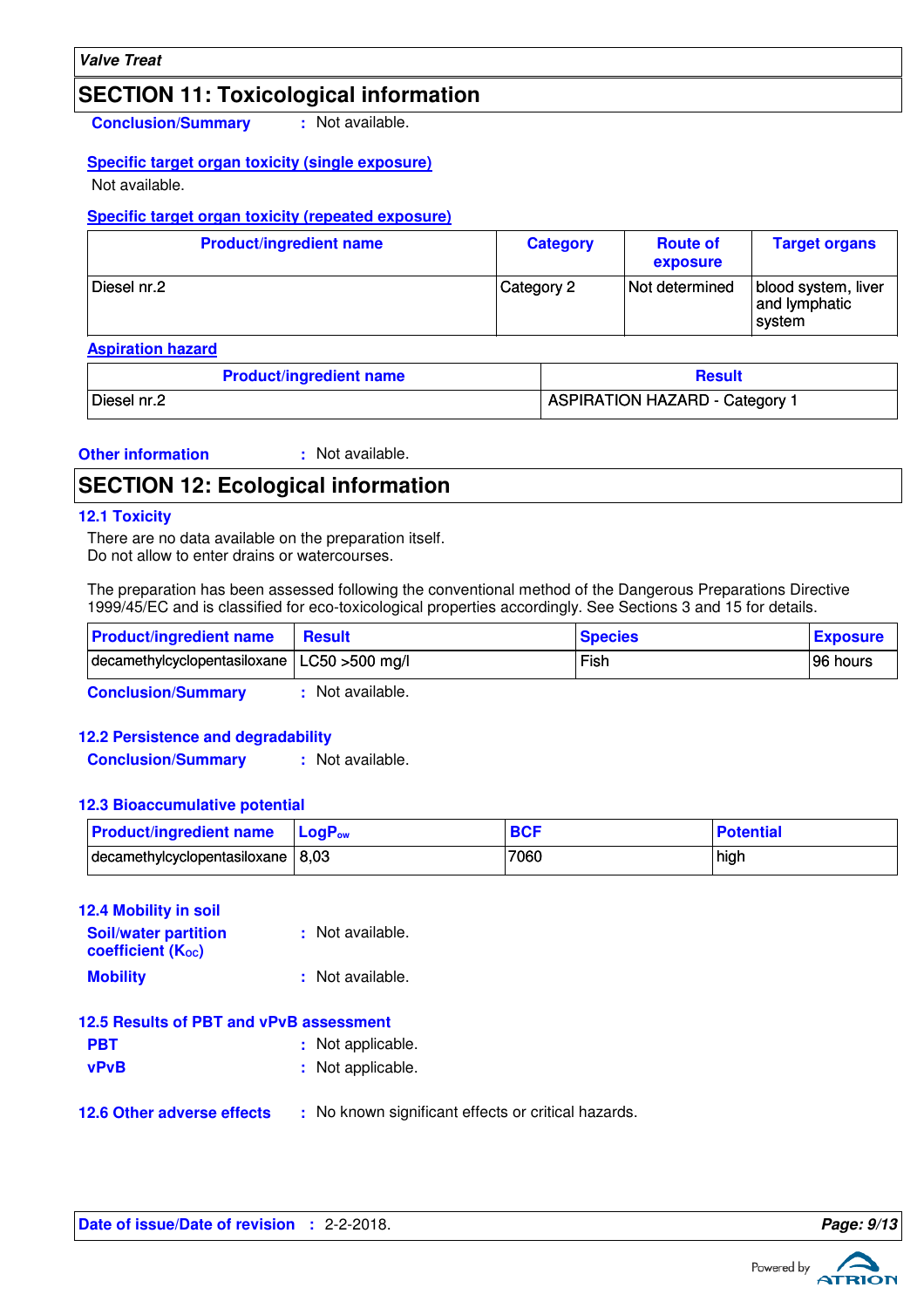## **SECTION 13: Disposal considerations**

The information in this section contains generic advice and guidance. The list of Identified Uses in Section 1 should be consulted for any available use-specific information provided in the Exposure Scenario(s).

Do not allow to enter drains or watercourses.

Dispose of according to all federal, state and local applicable regulations.

### **13.1 Waste treatment methods**

| <b>Product</b>             |                                                                                                                                                                                                                                                                                                                                                                                                                                                                                                                                                               |
|----------------------------|---------------------------------------------------------------------------------------------------------------------------------------------------------------------------------------------------------------------------------------------------------------------------------------------------------------------------------------------------------------------------------------------------------------------------------------------------------------------------------------------------------------------------------------------------------------|
| <b>Methods of disposal</b> | : The generation of waste should be avoided or minimised wherever possible.<br>Significant quantities of waste product residues should not be disposed of via the<br>foul sewer but processed in a suitable effluent treatment plant. Dispose of surplus<br>and non-recyclable products via a licensed waste disposal contractor. Disposal of<br>this product, solutions and any by-products should at all times comply with the<br>requirements of environmental protection and waste disposal legislation and any<br>regional local authority requirements. |
| <b>Hazardous waste</b>     | : The classification of the product may meet the criteria for a hazardous waste.                                                                                                                                                                                                                                                                                                                                                                                                                                                                              |
| <b>Packaging</b>           |                                                                                                                                                                                                                                                                                                                                                                                                                                                                                                                                                               |
| <b>Methods of disposal</b> | : The generation of waste should be avoided or minimised wherever possible. Waste<br>packaging should be recycled. Incineration or landfill should only be considered<br>when recycling is not feasible.                                                                                                                                                                                                                                                                                                                                                      |
| <b>Special precautions</b> | : This material and its container must be disposed of in a safe way. Care should be<br>taken when handling emptied containers that have not been cleaned or rinsed out.<br>Empty containers or liners may retain some product residues. Avoid dispersal of<br>spilt material and runoff and contact with soil, waterways, drains and sewers.                                                                                                                                                                                                                  |

## **SECTION 14: Transport information**

|                                                           | <b>ADR/RID</b>                                                                                                                                                                                                                               | <b>ADN/ADNR</b>                                                                                                                                                                                                                              | <b>IMDG</b>                                                                                                                                                                                                                                  | <b>IATA</b>                                                                                                                                                                                                                                  |
|-----------------------------------------------------------|----------------------------------------------------------------------------------------------------------------------------------------------------------------------------------------------------------------------------------------------|----------------------------------------------------------------------------------------------------------------------------------------------------------------------------------------------------------------------------------------------|----------------------------------------------------------------------------------------------------------------------------------------------------------------------------------------------------------------------------------------------|----------------------------------------------------------------------------------------------------------------------------------------------------------------------------------------------------------------------------------------------|
| 14.1 UN number                                            | <b>UN3082</b>                                                                                                                                                                                                                                | <b>UN3082</b>                                                                                                                                                                                                                                | <b>UN3082</b>                                                                                                                                                                                                                                | <b>UN3082</b>                                                                                                                                                                                                                                |
| 14.2 UN proper<br>shipping name                           | <b>ENVIRONMENTALLY</b><br><b>HAZARDOUS</b><br>SUBSTANCE,<br>LIQUID, N.O.S.<br>(Diesel nr.2)                                                                                                                                                  | <b>ENVIRONMENTALLY</b><br><b>HAZARDOUS</b><br>SUBSTANCE,<br>LIQUID, N.O.S.<br>(Diesel nr.2)                                                                                                                                                  | <b>ENVIRONMENTALLY</b><br><b>HAZARDOUS</b><br>SUBSTANCE,<br>LIQUID, N.O.S.<br>(Diesel nr.2). Marine<br>pollutant (Diesel nr.2)                                                                                                               | Environmentally<br>hazardous substance,<br>liquid, n.o.s. (Diesel<br>nr.2                                                                                                                                                                    |
| <b>14.3 Transport</b><br>hazard class(es)                 | 9                                                                                                                                                                                                                                            | 9                                                                                                                                                                                                                                            | 9                                                                                                                                                                                                                                            | 9                                                                                                                                                                                                                                            |
| 14.4 Packing<br>group                                     | III                                                                                                                                                                                                                                          | III                                                                                                                                                                                                                                          | III                                                                                                                                                                                                                                          | Ш                                                                                                                                                                                                                                            |
| 14.5<br><b>Environmental</b><br>hazards                   | Yes.                                                                                                                                                                                                                                         | Yes.                                                                                                                                                                                                                                         | Yes.                                                                                                                                                                                                                                         | Yes.                                                                                                                                                                                                                                         |
| <b>14.6 Special</b><br>precautions for<br>user            | <b>Transport within</b><br>user's premises:<br>always transport in<br>closed containers that<br>are upright and<br>secure. Ensure that<br>persons transporting<br>the product know what<br>to do in the event of an<br>accident or spillage. | <b>Transport within</b><br>user's premises:<br>always transport in<br>closed containers that<br>are upright and<br>secure. Ensure that<br>persons transporting<br>the product know what<br>to do in the event of an<br>accident or spillage. | <b>Transport within</b><br>user's premises:<br>always transport in<br>closed containers that<br>are upright and<br>secure. Ensure that<br>persons transporting<br>the product know what<br>to do in the event of an<br>accident or spillage. | <b>Transport within</b><br>user's premises:<br>always transport in<br>closed containers that<br>are upright and<br>secure. Ensure that<br>persons transporting<br>the product know what<br>to do in the event of an<br>accident or spillage. |
| Date of issue/Date of revision : 2-2-2018.<br>Page: 10/13 |                                                                                                                                                                                                                                              |                                                                                                                                                                                                                                              |                                                                                                                                                                                                                                              |                                                                                                                                                                                                                                              |

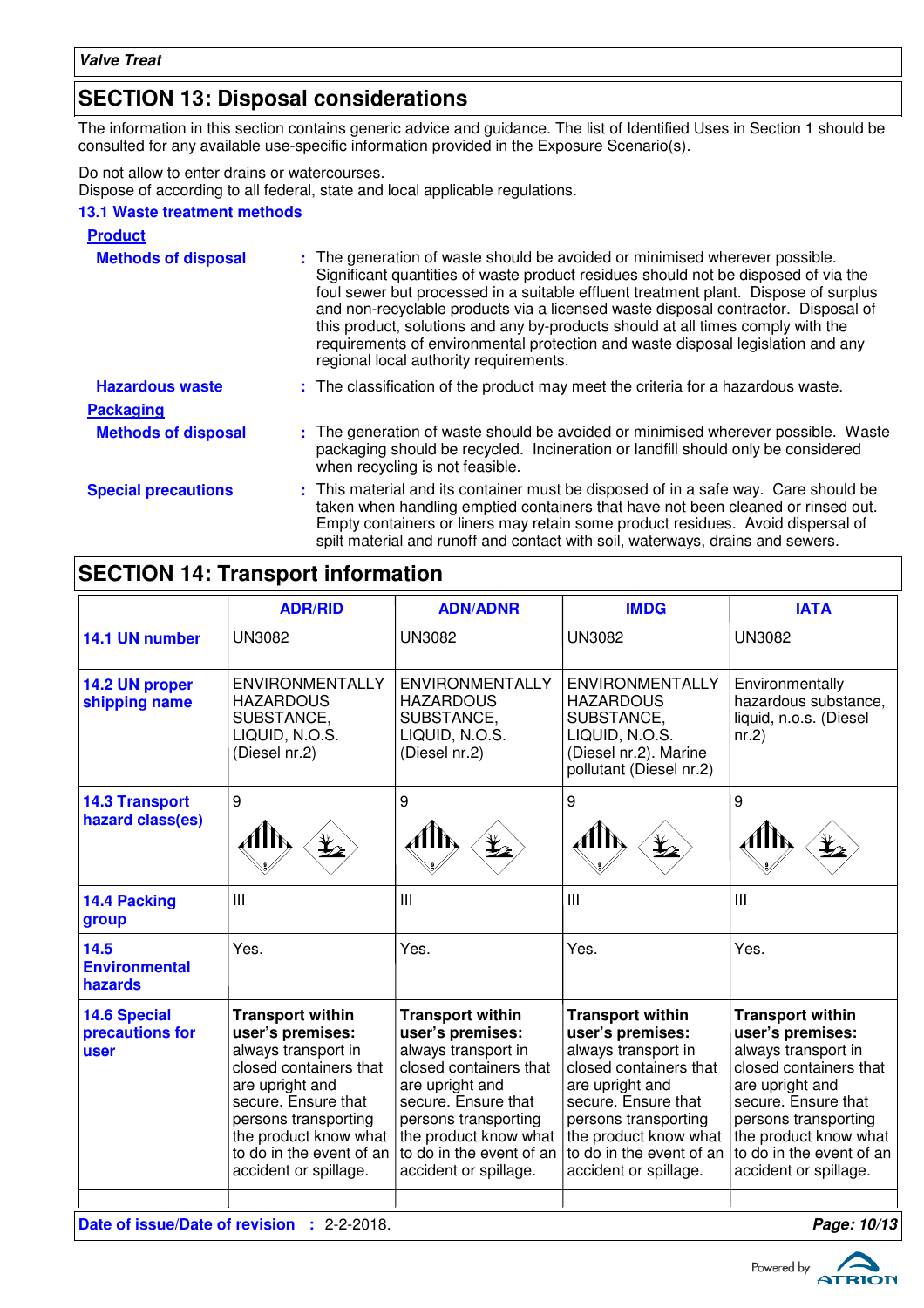| <b>Valve Treat</b>               |                                                                                                                                              |  |                                                   |                                                                                                                                                                                                                                                                                                                                           |
|----------------------------------|----------------------------------------------------------------------------------------------------------------------------------------------|--|---------------------------------------------------|-------------------------------------------------------------------------------------------------------------------------------------------------------------------------------------------------------------------------------------------------------------------------------------------------------------------------------------------|
|                                  | <b>SECTION 14: Transport information</b>                                                                                                     |  |                                                   |                                                                                                                                                                                                                                                                                                                                           |
| <b>Additional</b><br>information | <b>Hazard identification</b><br>number<br>90<br>Limited quantity<br>LQ7<br><b>Special provisions</b><br>274 601<br><b>Tunnel code</b><br>(E) |  | <b>Emergency</b><br>schedules (EmS)<br>$F-A, S-F$ | Passenger and<br><b>Cargo Aircraft</b><br>Quantity limitation:<br>450L<br>Packaging<br>instructions: 914<br><b>Cargo Aircraft Only</b><br>Quantity limitation:<br>450 L<br>Packaging<br>instructions: 914<br><b>Limited Quantities -</b><br><b>Passenger Aircraft</b><br>Quantity limitation:<br>30 kg<br>Packaging<br>instructions: Y914 |

**14.7 Transport in bulk according to Annex II of MARPOL 73/78 and the IBC Code :** Not available.

## **SECTION 15: Regulatory information**

| 15.1 Safety, health and environmental regulations/legislation specific for the substance or mixture                                                                               |                                                         |                          |                                 |                          |  |
|-----------------------------------------------------------------------------------------------------------------------------------------------------------------------------------|---------------------------------------------------------|--------------------------|---------------------------------|--------------------------|--|
| EU Regulation (EC) No. 1907/2006 (REACH)                                                                                                                                          |                                                         |                          |                                 |                          |  |
|                                                                                                                                                                                   | Annex XIV - List of substances subject to authorisation |                          |                                 |                          |  |
| <b>Substances of very high concern</b>                                                                                                                                            |                                                         |                          |                                 |                          |  |
| None of the components are listed.                                                                                                                                                |                                                         |                          |                                 |                          |  |
| <b>Annex XVII - Restrictions : Not applicable.</b><br>on the manufacture,<br>placing on the market and<br>use of certain dangerous<br>substances, mixtures and<br><b>articles</b> |                                                         |                          |                                 |                          |  |
| <b>Other EU regulations</b>                                                                                                                                                       |                                                         |                          |                                 |                          |  |
| <b>VOC for Ready-for-Use</b><br><b>Mixture</b>                                                                                                                                    | : Not applicable.                                       |                          |                                 |                          |  |
| <b>Europe inventory</b>                                                                                                                                                           | : Not determined.                                       |                          |                                 |                          |  |
| <b>Black List Chemicals</b>                                                                                                                                                       | : Not listed                                            |                          |                                 |                          |  |
| <b>Priority List Chemicals</b>                                                                                                                                                    | : Not listed                                            |                          |                                 |                          |  |
| <b>Integrated pollution</b><br>prevention and control<br>list (IPPC) - Air                                                                                                        | : Not listed                                            |                          |                                 |                          |  |
| <b>Integrated pollution</b><br>prevention and control<br>list (IPPC) - Water                                                                                                      | : Not listed                                            |                          |                                 |                          |  |
| <b>Product/ingredient name</b>                                                                                                                                                    | <b>Carcinogenic</b><br>effects                          | <b>Mutagenic effects</b> | <b>Developmental</b><br>effects | <b>Fertility effects</b> |  |
| Diesel nr.2                                                                                                                                                                       | Carc. 2, H351                                           | $\blacksquare$           |                                 |                          |  |

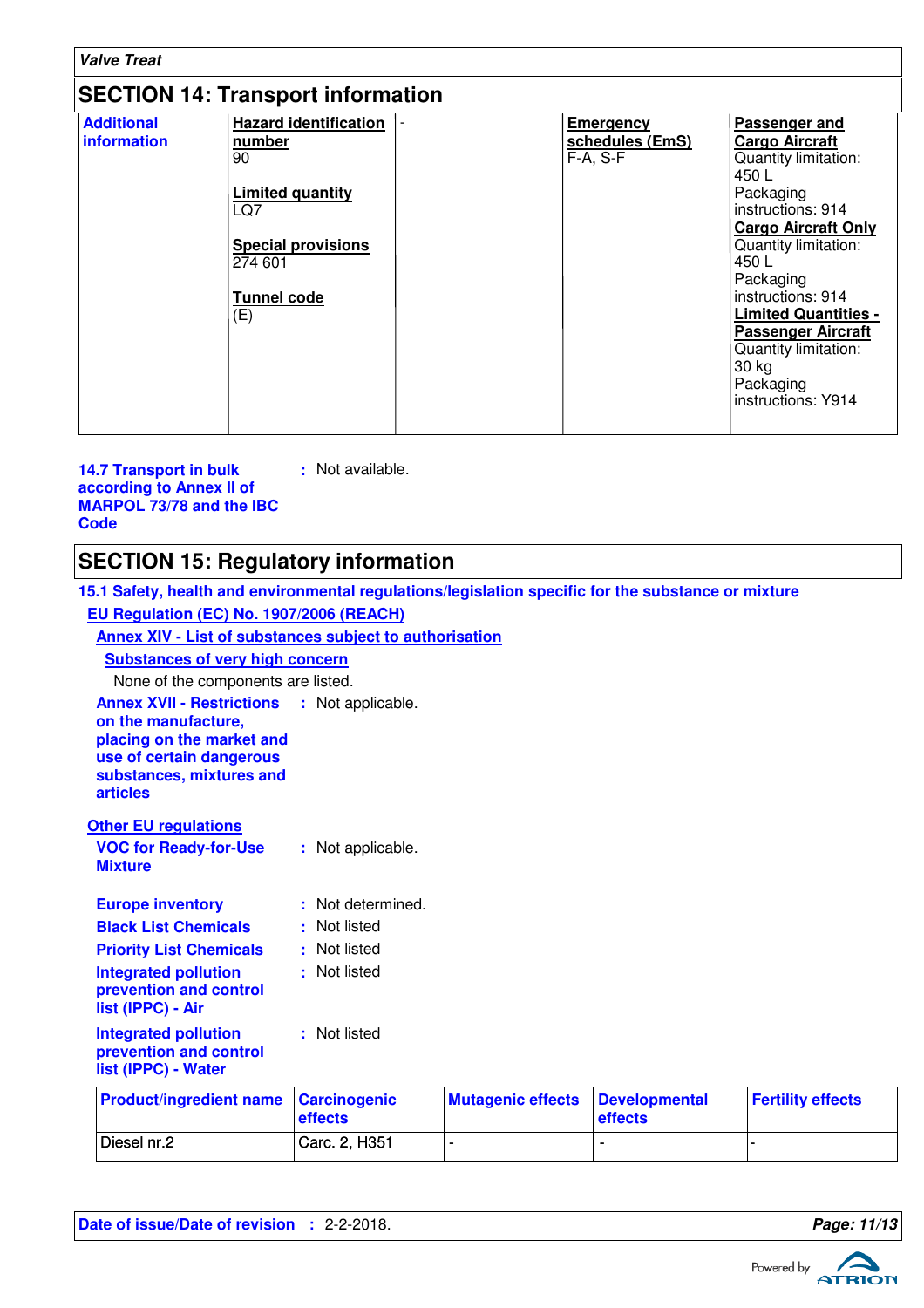## **SECTION 15: Regulatory information**

| <b>Industrial use</b>                                                              | : The information contained in this safety data sheet does not constitute the user's<br>own assessment of workplace risks, as required by other health and safety<br>legislation. The provisions of the national health and safety at work regulations apply<br>to the use of this product at work. |
|------------------------------------------------------------------------------------|-----------------------------------------------------------------------------------------------------------------------------------------------------------------------------------------------------------------------------------------------------------------------------------------------------|
| International regulations                                                          |                                                                                                                                                                                                                                                                                                     |
| <b>Chemical Weapons</b><br><b>Convention List Schedule I</b><br><b>Chemicals</b>   | : Not listed                                                                                                                                                                                                                                                                                        |
| <b>Chemical Weapons</b><br><b>Convention List Schedule II</b><br><b>Chemicals</b>  | : Not listed                                                                                                                                                                                                                                                                                        |
| <b>Chemical Weapons</b><br><b>Convention List Schedule III</b><br><b>Chemicals</b> | : Not listed                                                                                                                                                                                                                                                                                        |
| <b>15.2 Chemical Safety</b><br>Assessment                                          | Complete.                                                                                                                                                                                                                                                                                           |

## **SECTION 16: Other information**

| <b>CEPE code</b>                     | : 1                                                                                                                                                                                                                                                                                                  |
|--------------------------------------|------------------------------------------------------------------------------------------------------------------------------------------------------------------------------------------------------------------------------------------------------------------------------------------------------|
|                                      | $\nabla$ Indicates information that has changed from previously issued version.                                                                                                                                                                                                                      |
| <b>Abbreviations and</b><br>acronyms | $:$ ATE = Acute Toxicity Estimate<br>CLP = Classification, Labelling and Packaging Regulation [Regulation (EC) No.<br>1272/2008]<br>$DNEL = Derived No Effect Level$<br>EUH statement = CLP-specific Hazard statement<br>PNEC = Predicted No Effect Concentration<br>RRN = REACH Registration Number |

**Procedure used to derive the classification according to Regulation (EC) No. 1272/2008 [CLP/GHS]**

| <b>Classification</b>   | <b>Justification</b> |
|-------------------------|----------------------|
| Acute Tox. 4, H332      | Calculation method   |
| Skin Irrit. 2, H315     | Calculation method   |
| Eye Irrit. 2, H319      | Calculation method   |
| Carc. 2, H351           | Calculation method   |
| <b>STOT RE 2, H373</b>  | Calculation method   |
| Asp. Tox. 1, H304       | Calculation method   |
| Aquatic Chronic 2, H411 | Calculation method   |

| <b>Full text of abbreviated H</b><br><b>statements</b> | Flammable liquid and vapour.<br>: H226<br>H304<br>Causes skin irritation.<br>H315<br>H319<br>Causes serious eye irritation.<br>Harmful if inhaled.<br>H332<br>H351<br>Suspected of causing cancer.<br>H373<br>H411 | May be fatal if swallowed and enters airways.<br>May cause damage to organs through prolonged or repeated exposure.<br>Toxic to aquatic life with long lasting effects.                                                                                                                                                                                                                                                                    |
|--------------------------------------------------------|--------------------------------------------------------------------------------------------------------------------------------------------------------------------------------------------------------------------|--------------------------------------------------------------------------------------------------------------------------------------------------------------------------------------------------------------------------------------------------------------------------------------------------------------------------------------------------------------------------------------------------------------------------------------------|
| <b>Full text of classifications</b><br>[CLP/GHS]       | $:$ Acute Tox. 4, H332<br>Aquatic Chronic 2, H411<br>Asp. Tox. 1, H304<br>Carc. 2, H351<br>Eye Irrit. 2, H319<br>Flam. Lig. 3, H226<br>Skin Irrit. 2, H315<br><b>STOT RE 2, H373</b>                               | <b>ACUTE TOXICITY: INHALATION - Category 4</b><br><b>AQUATIC TOXICITY (CHRONIC) - Category 2</b><br><b>ASPIRATION HAZARD - Category 1</b><br><b>CARCINOGENICITY - Category 2</b><br>SERIOUS EYE DAMAGE/ EYE IRRITATION - Category 2<br><b>FLAMMABLE LIQUIDS - Category 3</b><br>SKIN CORROSION/IRRITATION - Category 2<br>SPECIFIC TARGET ORGAN TOXICITY (REPEATED<br>EXPOSURE) [blood system, liver and lymphatic system] -<br>Category 2 |
| <b>Date of issue/Date of revision : 2-2-2018.</b>      |                                                                                                                                                                                                                    | Page: 12/13                                                                                                                                                                                                                                                                                                                                                                                                                                |